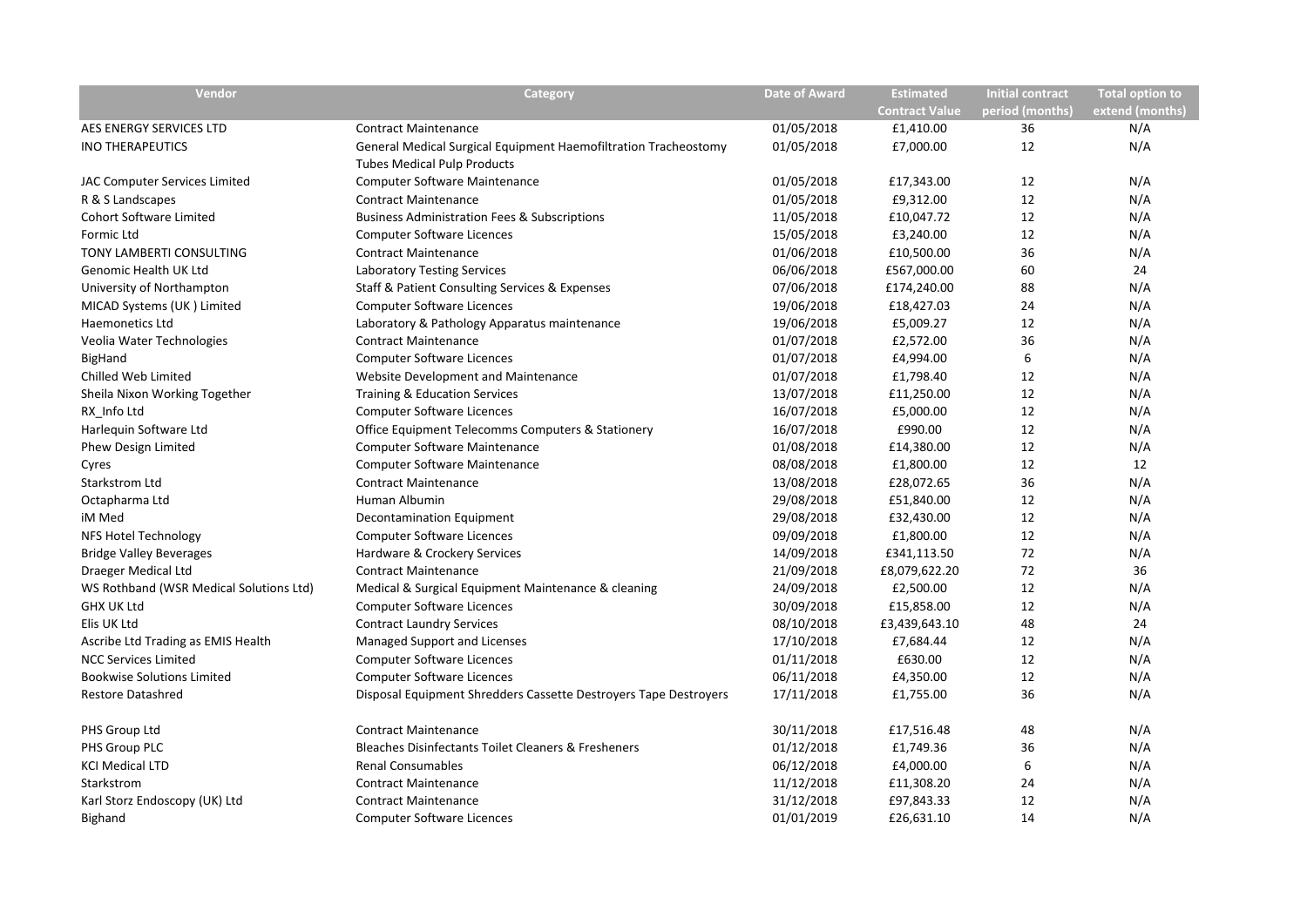| Allocate Software                                 | Computer Hardware & Software                                                    | 01/01/2019 | £2,790.00   | 12 | N/A |
|---------------------------------------------------|---------------------------------------------------------------------------------|------------|-------------|----|-----|
| Toucan Graphic Design Limited                     | <b>Computer Software Licences</b>                                               | 01/01/2019 | £210.00     | 12 | N/A |
| Envirogen Water Technologies Limited              | <b>Contract Maintenance</b>                                                     | 01/01/2019 | £5,119.00   | 12 | N/A |
| Envirogen Water Technologies Ltd                  | <b>Contract Maintenance</b>                                                     | 01/01/2019 | £5,200.00   | 12 | N/A |
| Allocate Software PLC                             | <b>Computer Software Licences</b>                                               | 21/01/2019 | £32,469.91  | 12 | N/A |
| Neopost Finance Limited                           | Postage Stamps                                                                  | 25/01/2019 | £49,573.26  | 24 | 24  |
| <b>IQVIA Technology Services</b>                  | Computer Hardware & Software                                                    | 31/01/2019 | £10,000.00  | 12 | N/A |
| Softcat PLC                                       | Computer Hardware & Software                                                    | 31/01/2019 | £83,492.00  | 48 | N/A |
| Insight Direct (UK) Limited                       | Computer Hardware & Software                                                    | 01/02/2019 | £152,880.00 | 36 | N/A |
| <b>Peskett Solutions Limited</b>                  | <b>Decontamination Equipment</b>                                                | 01/02/2019 | £13,488.86  | 12 | N/A |
| <b>Brainlab Limited</b>                           | Computer Software Maintenance                                                   | 02/02/2019 | £1,894.00   | 12 | N/A |
| <b>GHG Software Developments Limited</b>          | <b>Computer Software Licences</b>                                               | 27/02/2019 | £3,170.84   | 12 | N/A |
| Milton Keynes Area Cluster                        | <b>On-site Staff &amp; Visitors Services</b>                                    | 08/03/2019 | £2,640.00   | 12 | N/A |
| <b>AAT Limited</b>                                | Medical & Surgical Equipment Repairs Maintenance & Cleaning                     | 08/03/2019 | £15,600.00  | 12 | N/A |
| Jayex Technology Limited                          | <b>Computer Software Licences</b>                                               | 11/03/2019 | £5,500.00   | 12 | N/A |
| Formic Ltd                                        | Computer Software Licences                                                      | 18/03/2019 | £3,240.00   | 12 | N/A |
| Cantel                                            | Medical & Surgical Equipment Repairs Maintenance & Cleaning                     | 25/03/2019 | £18,977.00  | 12 | N/A |
| Auditdata                                         | Computer Hardware & Software                                                    | 25/03/2019 | £13,140.00  | 12 | N/A |
| Sectra Limited                                    | Computer Hardware & Software                                                    | 26/03/2019 | £9,720.00   | 12 | N/A |
| Deloitte LLP                                      | Service Expenses                                                                | 26/03/2019 | £356,000.00 | 48 | 12  |
| K2 Medical Systems Ltd                            | Managed Support and Licenses                                                    | 27/03/2019 | £12,047.28  | 36 | N/A |
| Olympus Keymed                                    | <b>Contract Maintenance</b>                                                     | 01/04/2019 | £119,792.40 | 6  | N/A |
| Berkshire Healthcare NHS Foundation Trust         | Services from NHS Bodies                                                        | 01/04/2019 | £60,000.00  | 36 | N/A |
| Pierce Management Services Limited                | Computer Hardware & Software                                                    | 01/04/2019 | £2,924.10   | 12 | N/A |
| University of Manchester The                      | <b>Research Services</b>                                                        | 01/04/2019 | £5,123.00   | 12 | N/A |
| Harlequin Software Ltd                            | Computer Software Maintenance                                                   | 01/04/2019 | £3,016.00   | 12 | N/A |
| Calderdale & Huddersfield NHS Foundation T        | <b>Computer Software Maintenance</b>                                            | 01/04/2019 | £12,000.00  | 12 | N/A |
| <b>Healthcare Quality Improvement Partnership</b> | <b>Health Promotion Activities</b>                                              | 01/04/2019 | £10,000.00  | 12 | N/A |
| <b>Quality Health</b>                             | <b>Research Services</b>                                                        | 01/04/2019 | £3,400.00   | 12 | N/A |
| Milton Keynes Council                             | Refuse Disposal General                                                         | 01/04/2019 | £1,935.00   | 12 | N/A |
| Saba Park Services UK Limited                     | Staff & Visitors Parking - Pay & Display Machine Purchase Rental<br>Maintenance | 01/04/2019 | £748,414.08 | 48 | 24  |
| Northampton General Hospital NHS Trust            | Imaging equipment maintenance                                                   | 01/04/2019 | £48,664.00  | 48 | N/A |
| Christiansteven Software Limited                  | Computer Hardware & Software                                                    | 04/04/2019 | £1,220.80   | 12 | N/A |
| Microcare Technologies Limited                    | Computer Software Off the Shelf Applications                                    | 04/04/2019 | £8,000.00   | 36 | N/A |
| SGS United Kingdom Limited                        | <b>Audit Fees Statutory</b>                                                     | 05/04/2019 | £1,500.00   | 12 | N/A |
| <b>JAC Computer Services</b>                      | Computer Software Maintenance                                                   | 11/04/2019 | £86,650.00  | 60 | N/A |
| Synertec Ltd                                      | Collection Delivery Distribution Services & Carriage                            | 16/04/2019 | £203,986.20 | 12 | N/A |
| Wireless Logic Limited                            | <b>Call Charges</b>                                                             | 17/04/2019 | £3,300.00   | 25 | N/A |
| Rx-info Ltd                                       | <b>Computer Software Licences</b>                                               | 23/04/2019 | £5,000.00   | 12 | N/A |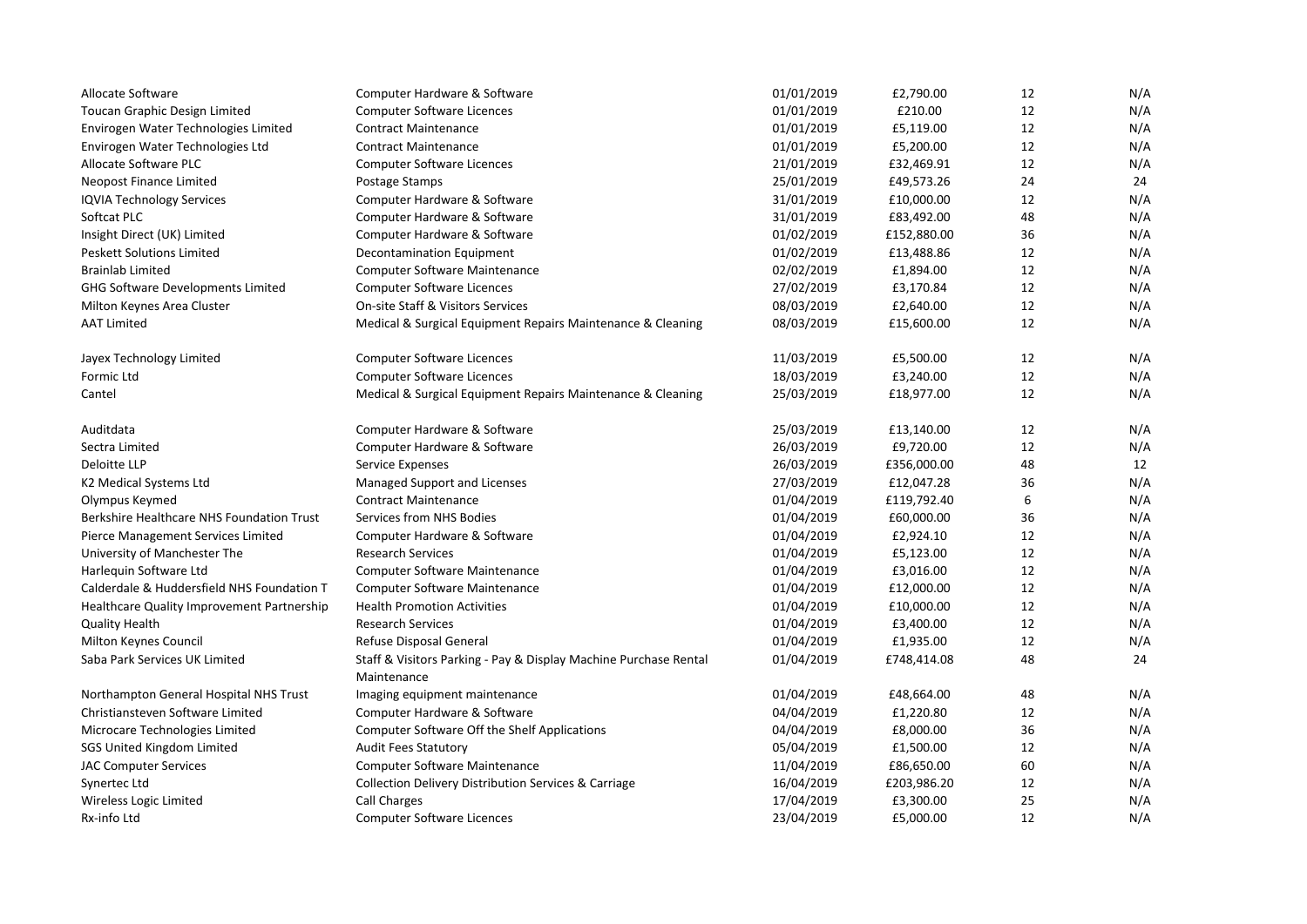| Digital Healthcare Limited                  | <b>Computer Software Licences</b>                               | 24/04/2019 | £27,980.84  | 12     | N/A |
|---------------------------------------------|-----------------------------------------------------------------|------------|-------------|--------|-----|
| <b>Yearsley Group</b>                       | Frozen prepared meals                                           | 29/04/2019 | £78,600.00  | 24     | 12  |
| Morgana Systems Limited                     | Computer Hardware Accessories Printer Multifunctional Printer / | 30/04/2019 | £1,760.00   | 12     | N/A |
|                                             | Copier Maintenance & Repair                                     |            |             |        |     |
| Pelican Procurement Services Ltd            | <b>Support Services</b>                                         | 01/05/2019 | £83,582.52  | 24     | 12  |
| <b>Toucan Graphic Design</b>                | Managed Support and Licenses                                    | 01/05/2019 | £1,560.00   | 12     | N/A |
| <b>IQVIA</b>                                | <b>Computer Software Maintenance</b>                            | 01/05/2019 | £41,800.00  | 24     | N/A |
| <b>Trac Systems Limited</b>                 | <b>Computer Software Maintenance</b>                            | 01/05/2019 | £24,000.00  | 24     | N/A |
| Brake Bros Ltd                              | Frozen prepared meals                                           | 01/05/2019 | £777,464.00 | 24     | 12  |
| <b>IDC Hurrens</b>                          | Chilled beef                                                    | 01/05/2019 | £58,962.00  | 24     | 12  |
| Pensworth The Dairy                         | Eggs                                                            | 01/05/2019 | £109,188.00 | 24     | 12  |
| Linkclass (London) Ltd                      | Fruit & Vegetables                                              | 01/05/2019 | £216,072.00 | 24     | 12  |
| Alliance Disposable Ltd                     | <b>Contract Catering Services</b>                               | 01/05/2019 | £129,424.00 | 24     | 12  |
| Adelie Foods Group Ltd                      | Prepared sandwiches                                             | 01/05/2019 | £26,504.00  | 24     | 12  |
| United Kingdom Accreditation Service        | Audit Fees Internal                                             | 01/05/2019 | £6,441.60   | 12     | N/A |
| <b>Haemonetics Ltd</b>                      | Laboratory & Pathology Apparatus maintenance                    | 01/05/2019 | £7,570.23   | 12     | N/A |
| Trinity Fire & Security Systems             | <b>Contract Maintenance</b>                                     | 01/05/2019 | £1,606.64   | 24     | N/A |
| <b>GHX UK Ltd</b>                           | <b>Computer Software Licences</b>                               | 03/05/2019 | £2,600.00   | 12     | N/A |
| MasterMover Limited                         | Vehicles Contract Maintenance & Repair                          | 09/05/2019 | £296.00     | 12     | N/A |
| Selenity Ltd                                | Managed Support and Licenses                                    | 14/05/2019 | £68,208.00  | 60     | N/A |
| <b>Buckinghamshire Healthcare Assurance</b> | Hire of Rooms Halls & Buildings                                 | 14/05/2019 | £11,695.30  | 7      | N/A |
| Electrolux Professional Ltd                 | Cleaning Machines maintenance & Repairs                         | 16/05/2019 | £2,418.00   | 12     | N/A |
| Ultima                                      | Computer Software Maintenance                                   | 20/05/2019 | £6,533.33   | 12     | N/A |
| <b>Evolution Water Services Ltd</b>         | <b>Water Treatment Equipment</b>                                | 24/05/2019 | £136,597.16 | 24     | N/A |
| AirisQ Limited                              | Building & Engineering Products & Services                      | 29/05/2019 | £23,915.00  | 24     | N/A |
| RSM RIsk Assurance Services LLP             | <b>Audit Fees Internal</b>                                      | 29/05/2019 | £185,625.00 | 24     | 12  |
| Allocate Software                           | Computer Software Maintenance                                   | 31/05/2019 | £18,427.00  | 12     | N/A |
| <b>Steris IMS Limited</b>                   | Repair of Surgical Instruments                                  | 01/06/2019 | £10,000.00  | 12     | N/A |
| <b>PNL Tools Limited</b>                    | <b>Computer Software Licences</b>                               | 01/06/2019 | £5,138.96   | $12\,$ | N/A |
| TMS Insight (Data Capture) Limited          | Managed Support and Licenses                                    | 01/06/2019 | £1,375.00   | 12     | N/A |
| WH Bence Coachworks Ltd                     | Imaging equipment maintenance                                   | 01/06/2019 | £25,400.00  | 60     | N/A |
| Jones & Brooks                              | <b>Printed Stationery</b>                                       | 01/06/2019 | £11,140.00  | 12     | N/A |
| Cleardata UK Ltd                            | Document scanners                                               | 02/06/2019 | £3,000.00   | 6      | N/A |
| R & S Landscapes                            | <b>Contract Maintenance Grounds Gardens Land</b>                | 05/06/2019 | £9,479.52   | 12     | N/A |
| NextGen Interoperability Solutions Ltd      | Computer Software Maintenance                                   | 05/06/2019 | £41,580.00  | 24     | N/A |
| Adviseinc                                   | Catalogue Management and Exchange                               | 06/06/2019 | £38,000.00  | 24     | N/A |
| <b>NHS Providers</b>                        | <b>Trust Reports</b>                                            | 06/06/2019 | £18,498.00  | 12     | N/A |
| Werfen Limited                              | Haematology                                                     | 06/06/2019 | £32,389.65  | 6      | N/A |
| <b>Biomerieux</b>                           | Microbiology                                                    | 12/06/2019 | £32,091.24  | 36     | N/A |
| <b>Quality Health</b>                       | <b>Research Services</b>                                        | 14/06/2019 | £21,519.00  | 36     | N/A |
| Coolspirit Ltd                              | <b>Computer Software Maintenance</b>                            | 17/06/2019 | £2,560.40   | 12     | N/A |
| Civica UK Limited                           | <b>Computer Software Maintenance</b>                            | 21/06/2019 | £5,000.00   | 12     | N/A |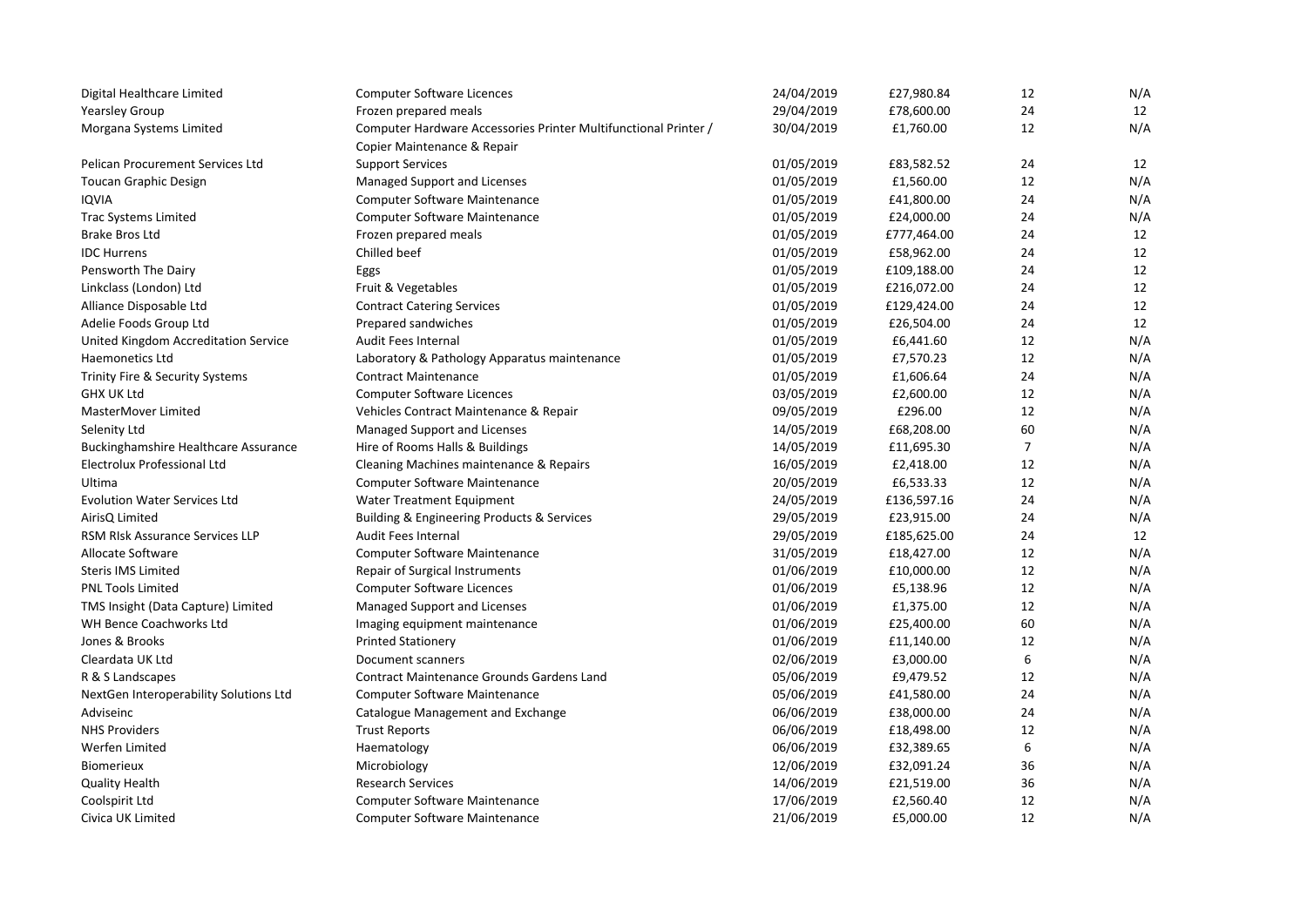| Phew Design Limited                    | <b>Computer Software Maintenance</b>                                                                  | 25/06/2019 | £6,642.00     | 12             | N/A |
|----------------------------------------|-------------------------------------------------------------------------------------------------------|------------|---------------|----------------|-----|
| PHS Group                              | Contract Cleaning Services Buildings & Equipment                                                      | 25/06/2019 | £36,708.42    | 36             | N/A |
| <b>Real Asset Management</b>           | <b>Computer Software Licences</b>                                                                     | 27/06/2019 | £5,294.00     | 12             | N/A |
| Taunton & Somerset NHS Trust           | <b>Computer Software Licences</b>                                                                     | 27/06/2019 | £57,495.00    | 36             | N/A |
| Medgate UK Ltd (Cohort)                | Managed Support and Licenses                                                                          | 27/06/2019 | £8,373.10     | 12             | N/A |
| Datix                                  | <b>Computer Software Licences</b>                                                                     | 27/06/2019 | £29,507.90    | 12             | N/A |
| AIRMEC (h20) LTD                       | <b>Contract Maintenance</b>                                                                           | 01/07/2019 | £2,850.00     | 36             | N/A |
| Chilled Web Limited                    | Website Development and Maintenance                                                                   | 01/07/2019 | £1,798.40     | 12             | N/A |
| BPC (Anglia) Limited                   | <b>Contract Pest Control Services</b>                                                                 | 01/07/2019 | £3,982.40     | 12             | N/A |
| Allocate Software                      | <b>Computer Software Licences</b>                                                                     | 09/07/2019 | £2,315.26     | 12             | N/A |
| <b>Harlow Printing Limited</b>         | <b>Computer Software Licences</b>                                                                     | 11/07/2019 | £8,330.00     | 12             | N/A |
| Sheila Nixon                           | <b>Audit Fees Internal</b>                                                                            | 14/07/2019 | £11,250.00    | 12             | N/A |
| <b>SRCL</b>                            | <b>External Data Contracts</b>                                                                        | 18/07/2019 | £12,546.00    | 24             | 24  |
| Healthcare Business Solutions (UK) Ltd | <b>Patients Services</b>                                                                              | 19/07/2019 | £300,000.00   | 24             | 12  |
| 3C Payment (UK) Ltd                    | Banking Services - General Banking Outlets & Cash Machines                                            | 22/07/2019 | £46,791.00    | 36             | 36  |
| Health Edge Solutions Limited          | Managed Support and Licenses                                                                          | 26/07/2019 | £3,129.24     | 12             | N/A |
| <b>Tillery Valley</b>                  | Frozen prepared meals                                                                                 | 29/07/2019 | £875,000.00   | 25             | N/A |
| Workman LLP                            | Lease Rents                                                                                           | 31/07/2019 | £2,117,404.48 | 36             | N/A |
| Rotamap                                | <b>Computer Software Specialised Bespoke</b>                                                          | 05/08/2019 | £11,960.00    | 12             | N/A |
| Proactis Limited                       | <b>Computer Software Maintenance</b>                                                                  | 07/08/2019 | £15,067.50    | 36             | N/A |
| Liaison Group                          | Audit Fees External Non Statutory                                                                     | 12/08/2019 | £85,490.52    | 24             | N/A |
| NHS Supply Chain (Bausch & Lomb)       | Optical Items Including Aesthesiometors Baths Bottles Control Units &<br>Focimeters                   | 15/08/2019 | £438,916.00   | 48             | N/A |
| NeQis Limited                          | Computer Software Maintenance                                                                         | 18/08/2019 | £3,820.00     | 12             | N/A |
| Harlequin Software Ltd                 | Computer Software Maintenance                                                                         | 20/08/2019 | £1,427.75     | 17             | N/A |
| <b>GHX UK Ltd</b>                      | <b>Computer Software Licences</b>                                                                     | 20/08/2019 | £15,700.00    | 12             | N/A |
| Imperial College Healthcare NHS Trust  | Non-Healthcare Services from Other NHS Bodies                                                         | 21/08/2019 | £27,340.00    | 12             | N/A |
| 3M United Kingdom PLC                  | <b>Computer Software Licences</b>                                                                     | 24/08/2019 | £56,079.98    | 12             | N/A |
| Ascribe Ltd T/A EMIS Health            | <b>Computer Software Maintenance</b>                                                                  | 28/08/2019 | £22,949.09    | 36             | N/A |
| Supply Chain Coordination Limited      | Medical & Surgical Equipment Maintenance & cleaning                                                   | 05/09/2019 | £3,871.00     | 12             | N/A |
| <b>CMR Surgical Ltd</b>                | General Medical Surgical Equipment Haemofiltration Tracheostomy<br><b>Tubes Medical Pulp Products</b> | 06/09/2019 | £2,779,900.00 | 84             | N/A |
| Supply Chain Coordination Limited      | Medical & Surgical Equipment Maintenance & cleaning                                                   | 09/09/2019 | £33,344.50    | 12             | N/A |
| Allocate Software PLC                  | <b>Computer Software Licences</b>                                                                     | 09/09/2019 | £1,167.57     | 17             | N/A |
| <b>CCube Solutions Ltd</b>             | Computer Hardware Accessories Printer Multifunctional Printer /                                       | 17/09/2019 | £17,302.05    | 12             | N/A |
|                                        | Copier Maintenance & Repair                                                                           |            |               |                |     |
| <b>Clinisys Solutions</b>              | Medical & Surgical Equipment Repairs Maintenance & Cleaning                                           | 01/10/2019 | £155,509.98   | 12             | N/A |
| Octapharma Ltd                         | Human Albumin                                                                                         | 01/10/2019 | £30,240.00    | $\overline{7}$ | N/A |
| Supply Chain Coordination Limited      | Medical & Surgical Equipment Maintenance & cleaning                                                   | 07/10/2019 | £22,970.00    | 12             | N/A |
| NFS Hotel Technology Ltd               | <b>Computer Software Maintenance</b>                                                                  | 07/10/2019 | £1,800.00     | 12             | N/A |
| <b>Bookwise Solutions Ltd</b>          | <b>Computer Software Licences</b>                                                                     | 14/10/2019 | £13,680.00    | 36             | N/A |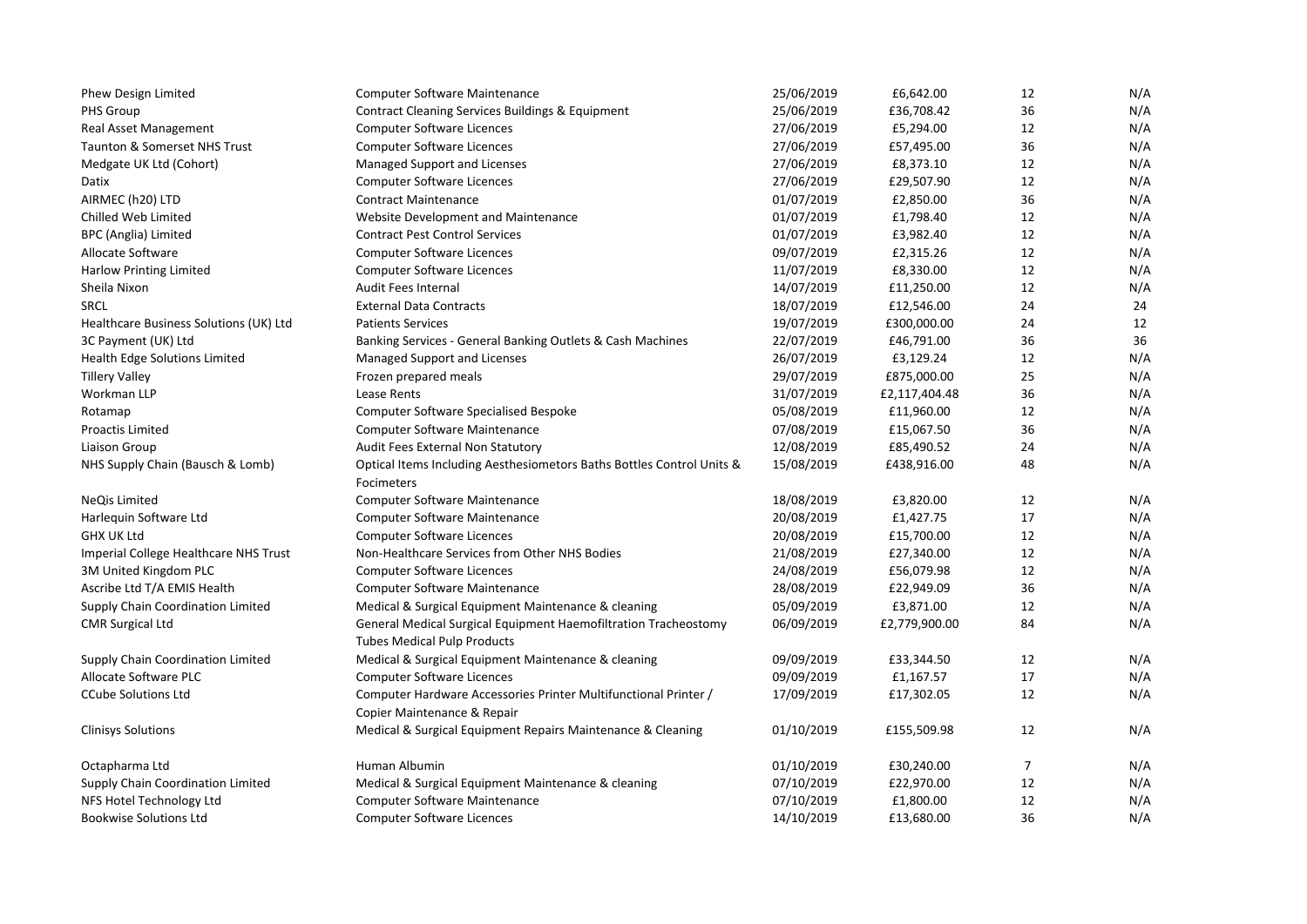| <b>Ultima Business Solutions Ltd</b>            | <b>Computer Software Maintenance</b>                              | 19/10/2019 | £6,533.33   | 12             | N/A |
|-------------------------------------------------|-------------------------------------------------------------------|------------|-------------|----------------|-----|
| SUPPLY CHAIN COORDINATION LIMITED               | <b>Endoscopic Equipment</b>                                       | 24/10/2019 | £145,199.05 | 6              | N/A |
| <b>Envair Limited</b>                           | Pharmaceutical equipment                                          | 28/10/2019 | £85,056.11  | 12             | N/A |
| Octapharma Ltd                                  | Human Albumin                                                     | 01/11/2019 | £30,240.00  | 7              | N/A |
| IQVIA Technology Services Ltd                   | Website Development and Maintenance                               | 01/11/2019 | £99,000.00  | 3              | N/A |
| <b>NCC Services Ltd</b>                         | Computer Software Maintenance                                     | 01/11/2019 | £630.00     | 12             | N/A |
| Uptodate Inc                                    | Purchase Subscriptions Journals Periodicals Electronic Journals & | 01/11/2019 | £32,804.00  | 12             | N/A |
|                                                 | Databases                                                         |            |             |                |     |
| Insight Direct (UK) Ltd                         | <b>Computer Software Licences</b>                                 | 15/11/2019 | £9,986.72   | 28             | N/A |
| Genmed ME Ltd                                   | Chemicals & Reagents                                              | 15/11/2019 | £339,958.00 | 60             | 24  |
| Creditsafe Business Solutions Ltd               | <b>Trust Reports</b>                                              | 15/11/2019 | £1,000.00   | 24             | N/A |
| Ultima Business Solutions Ltd                   | <b>Computer Software Maintenance</b>                              | 17/11/2019 | £3,757.78   | 36             | N/A |
| <b>Boxx Communications Ltd</b>                  | <b>Computer Link Services Communications networks</b>             | 22/11/2019 | £73,220.00  | 36             | N/A |
| Cutting Edge Surgical Instruments Ltd           | <b>Repair of Surgical Instruments</b>                             | 22/11/2019 | £10,000.00  | 12             | N/A |
| Health Edge Solutions Ltd                       | Specialist Cleaning Equipment & Accessories                       | 25/11/2019 | £8,355.87   | 12             | N/A |
| 4 Ways Healthcare Ltd                           | <b>Non-NHS Diagnostic Services</b>                                | 01/12/2019 | £300,000.00 | 36             | N/A |
| 365ITMS                                         | Computer Software Maintenance                                     | 03/12/2019 | £4,450.00   | 12             | N/A |
| Softcat PLC                                     | <b>Computer Software Licences</b>                                 | 04/12/2019 | £21,291.00  | 12             | N/A |
| Canon Medical Systems Ltd                       | <b>Building &amp; Engineering Services</b>                        | 04/12/2019 | £115,186.89 | $\overline{2}$ | N/A |
| <b>Trustid Ltd</b>                              | Document scanners                                                 | 04/12/2019 | £12,000.00  | 36             | N/A |
| CliniSys Solutions Ltd                          | Computer Software Maintenance                                     | 06/12/2019 | £152,279.95 | 12             | N/A |
| <b>Elsevier BV</b>                              | Purchase Subscriptions Journals Periodicals Electronic Journals & | 20/12/2019 | £105,036.00 | 36             | N/A |
|                                                 | <b>Databases</b>                                                  |            |             |                |     |
| Ebsco International Inc                         | Purchase Subscriptions Journals Periodicals Electronic Journals & | 20/12/2019 | £10,000.00  | 12             | N/A |
|                                                 | Databases                                                         |            |             |                |     |
| Ramsay Health Care UK Operations Ltd            | <b>Patients Services</b>                                          | 20/12/2019 | £80,000.00  | 12             | N/A |
| Becton Dickinson UK Limited                     | Pharmaceutical equipment                                          | 23/12/2019 | £200,238.48 | 72             | 72  |
| On A Roll Sandwich Co Ltd                       | Prepared sandwiches                                               | 23/12/2019 | £197,687.00 | 24             | 24  |
| <b>Presentation Solutions Group</b>             | Office Machinery & Equipment Maintenance & Repairs                | 23/12/2019 | £1,269.00   | 12             | N/A |
| <b>WSR Medical Solutions</b>                    | Imaging equipment maintenance                                     | 24/12/2019 | £2,625.00   | 12             | N/A |
| Cleardata UK Ltd                                | Document scanners                                                 | 31/12/2019 | £6,000.00   | 12             | N/A |
| Allocate Software PLC                           | Managed Support and Licenses                                      | 01/01/2020 | £2,790.00   | 12             | N/A |
| Tynedale Computer Systems                       | Computer Software Maintenance                                     | 01/01/2020 | £540.00     | 3              | N/A |
| <b>BigHand Ltd</b>                              | <b>Computer Software Licences</b>                                 | 01/01/2020 | £37,148.90  | 15             | N/A |
| NHS Supply Chain (Spectrum)                     | Lenses                                                            | 01/01/2020 | £142,890.60 | 36             | N/A |
| Karl Storz Endoscopy Ltd                        | Repair of Surgical Instruments                                    | 01/01/2020 | £192,552.00 | 12             | 24  |
| Aston Rose                                      | Rents & Rates                                                     | 01/01/2020 | £30,208.04  | 12             | N/A |
| Allocate Software PLC                           | <b>Computer Software Licences</b>                                 | 21/01/2020 | £19,372.32  | 12             | N/A |
| Leica Microsystems (UK) Ltd                     | Chemicals & Reagents                                              | 01/02/2020 | £209,160.00 | 36             | N/A |
| Genmed ME Ltd                                   | Laboratory & Pathology glassware bottles & containers             | 01/02/2020 | £296,022.78 | 36             | N/A |
| <b>Control Water Environmental Services Ltd</b> | <b>Contract Maintenance</b>                                       | 01/02/2020 | £1,836.00   | 12             | N/A |
| <b>USS Catering Equipment</b>                   | <b>Estates Services</b>                                           | 01/02/2020 | £600.00     | 12             | N/A |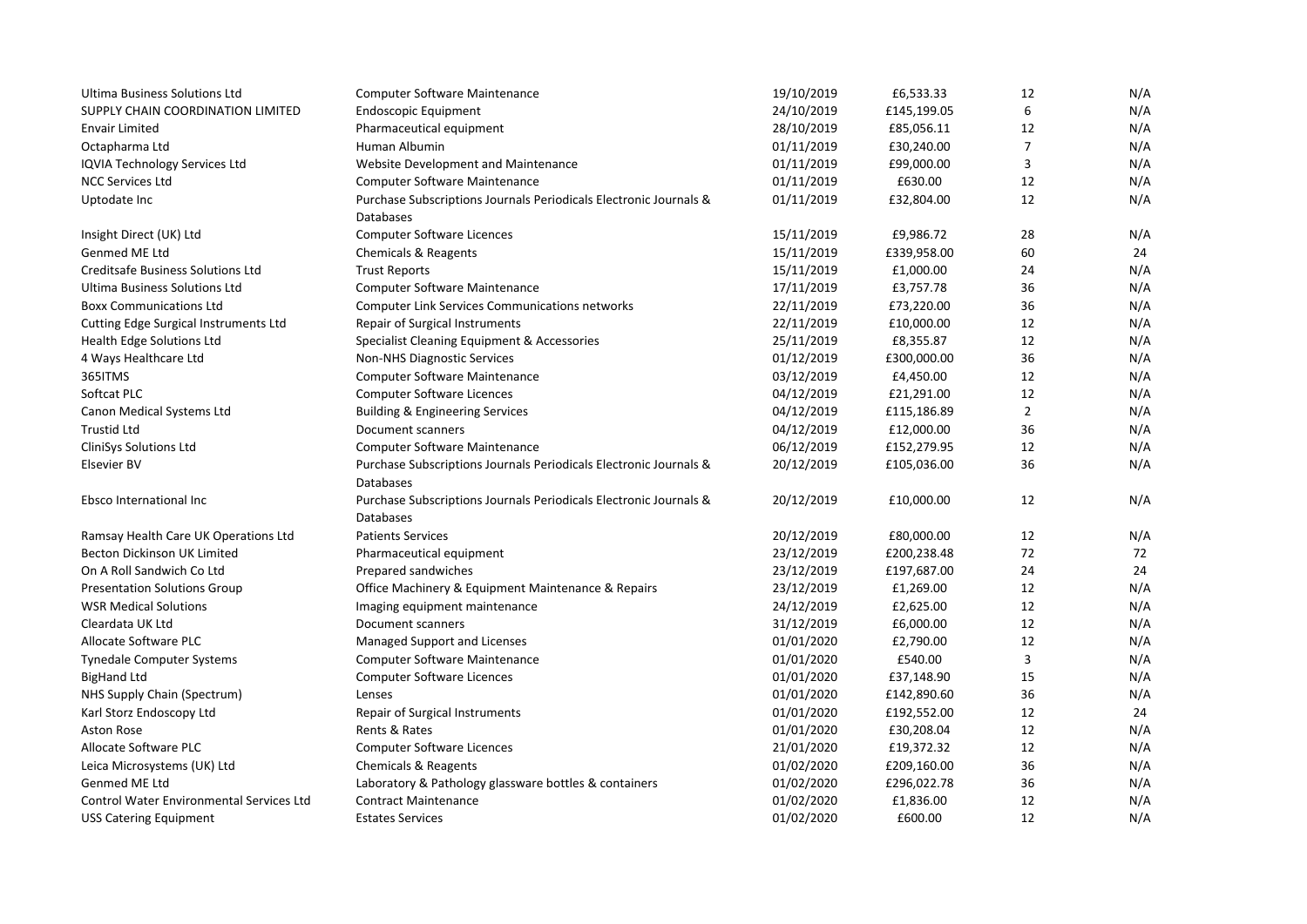| <b>Brainlab Limited</b>                    | Diagnostic Photographic equipment maintenance & repair            | 02/02/2020 | £1,800.00     | 12 | N/A |
|--------------------------------------------|-------------------------------------------------------------------|------------|---------------|----|-----|
| Christiansteven Software Ltd               | <b>Computer Software Maintenance</b>                              | 06/02/2020 | £1,392.80     | 12 | N/A |
| Auditdata Ltd                              | <b>Computer Software Licences</b>                                 | 11/02/2020 | £11,202.00    | 12 | N/A |
| Lidco Ltd                                  | Ophthalmic accessories & Eye Protection                           | 12/02/2020 | £70,146.72    | 24 | N/A |
| Allocate Software PLC                      | <b>Computer Software Licences</b>                                 | 18/02/2020 | £32,469.91    | 12 | N/A |
| Socamel UK Ltd                             | <b>Catering Equipment Maintenance</b>                             | 18/02/2020 | £2,781.00     | 6  | N/A |
| Fresenius Kabi Ltd                         | Medical & Surgical Equipment Maintenance & cleaning               | 26/02/2020 | £2,721.79     | 12 | N/A |
| GHG Software Developments Ltd              | <b>Computer Software Licences</b>                                 | 27/02/2020 | £3,200.00     | 12 | N/A |
| University Hospitals of Leicester NHS Trus | <b>Training Materials</b>                                         | 27/02/2020 | £8,994.24     | 24 | N/A |
| Softcat PLC                                | <b>Computer Software Specialised Bespoke</b>                      | 28/02/2020 | £612,490.00   | 37 | N/A |
| Insight Direct (UK) Ltd                    | <b>Computer Software Licences</b>                                 | 01/03/2020 | £26,106.24    | 24 | N/A |
| <b>BOC LTD</b>                             | Laboratory & Pathology other consumables                          | 04/03/2020 | £14,098.60    | 12 | N/A |
| <b>Clinisys Solutions Ltd</b>              | <b>Computer Software Licences</b>                                 | 04/03/2020 | £58,904.67    | 12 | N/A |
| Micronclean                                | Other Laboratory Equipment & Furniture                            | 05/03/2020 | £28,891.20    | 36 | N/A |
| Jayex Technology Ltd                       | Managed Support and Licenses                                      | 11/03/2020 | £7,000.00     | 12 | N/A |
| HD Clinical Ltd                            | Computer Software Maintenance                                     | 13/03/2020 | £5,250.00     | 12 | N/A |
| Insight Direct (UK) Ltd                    | <b>Computer Software Licences</b>                                 | 16/03/2020 | £174,650.00   | 60 | N/A |
| Johnson & Johnson (Mentor)                 | <b>Breast Implants</b>                                            | 25/03/2020 | £80,000.00    | 24 | N/A |
| Sectra Limited                             | <b>PACS Services</b>                                              | 26/03/2020 | £9,895.00     | 12 | N/A |
| <b>Mela Solutions Ltd</b>                  | <b>Computer Software Maintenance</b>                              | 27/03/2020 | £6,717.24     | 36 | N/A |
| Supply Chain Coordination Limited          | <b>Contract Maintenance</b>                                       | 27/03/2020 | £33,344.54    | 12 | N/A |
| <b>E&amp;O Laboratories Limited</b>        | Microbiology                                                      | 01/04/2020 | £17,397.00    | 6  | N/A |
| <b>Public Health England</b>               | Healthcare Services from Other Public Sector                      | 01/04/2020 | £8,894.58     | 12 | N/A |
| Healthcare Quality Improvement Partnership | Purchase Subscriptions Journals Periodicals Electronic Journals & | 01/04/2020 | £10,000.00    | 12 | N/A |
|                                            | <b>Databases</b>                                                  |            |               |    |     |
| RX-Info Ltd                                | <b>Computer Software Licences</b>                                 | 01/04/2020 | £4,500.00     | 12 | N/A |
| Northampton Roman Catholic Diocesan Trust  | Management Consultancy Management                                 | 01/04/2020 | £2,640.00     | 12 | N/A |
| Geoffrey Furber Services Ltd T/A Aztec     | <b>Estates Services</b>                                           | 01/04/2020 | £13,708.00    | 12 | N/A |
| NHS Shared Business Services Limited       | Finance Accounting Payroll & Payment Services                     | 01/04/2020 | £1,087,116.00 | 36 | N/A |
| Calderdale & Huddersfield NHS Foundation T | <b>Computer Software Maintenance</b>                              | 01/04/2020 | £12,000.00    | 12 | N/A |
| University of Manchester (The)             | <b>Research Services</b>                                          | 01/04/2020 | £5,482.00     | 12 | N/A |
| Imperial College Healthcare NHS Trust      | Non-Healthcare Services from Other NHS Bodies                     | 01/04/2020 | £28,160.00    | 12 | N/A |
| <b>NHS Providers</b>                       | Management Consultancy Management                                 | 01/04/2020 | £18,775.00    | 12 | N/A |
| Starkey Laboratories Ltd                   | <b>Hearing Aids Adult</b>                                         | 01/04/2020 | £2,000.00     | 12 | N/A |
| Universal Aids Ltd                         | <b>Hearing Aids Adult</b>                                         | 01/04/2020 | £23,000.00    | 12 | N/A |
| Coolspirit Ltd                             | <b>Computer Software Licences</b>                                 | 01/04/2020 | £42,837.45    | 12 | N/A |
| Pierce Management Services Ltd             | <b>Computer Software Licences</b>                                 | 01/04/2020 | £6,911.82     | 12 | N/A |
| <b>Big Hand Ltd</b>                        | <b>Computer Software Licences</b>                                 | 01/04/2020 | £3,225.00     | 12 | N/A |
| Perfect Ward                               | <b>Computer Software Licences</b>                                 | 01/04/2020 | £65,250.00    | 24 | N/A |
| AIMedia Data Ltd T/A Vuelio                | Website Development and Maintenance                               | 01/04/2020 | £5,000.00     | 12 | N/A |
| Chameleon Information Management Services  | <b>Computer Software Licences</b>                                 | 01/04/2020 | £1,500.00     | 12 | N/A |
| <b>Quality Health</b>                      | <b>Research Services</b>                                          | 01/04/2020 | £8,526.00     | 27 | N/A |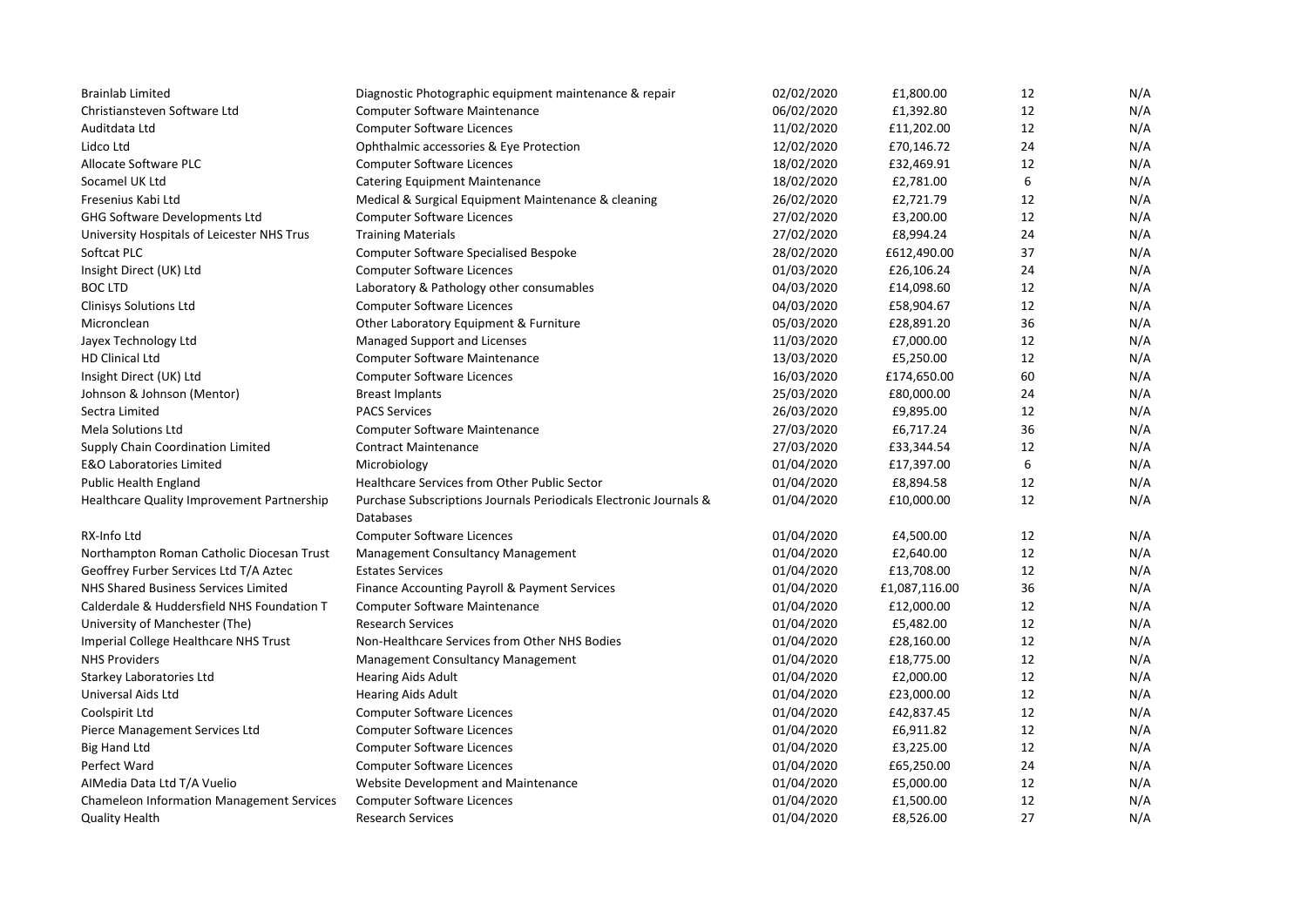| Harlequin Software Ltd                       | <b>Computer Software Maintenance</b>                                                  | 01/04/2020 | £3,091.00   | 12 | N/A |
|----------------------------------------------|---------------------------------------------------------------------------------------|------------|-------------|----|-----|
| <b>GHX UK Ltd</b>                            | <b>Computer Software Licences</b>                                                     | 01/04/2020 | £2,600.00   | 12 | N/A |
| <b>Empathy Environmental Consultants Ltd</b> | <b>Estates Services</b>                                                               | 01/04/2020 | £4,575.00   | 12 | N/A |
| <b>Empathy Environmental Consultants Ltd</b> | <b>Estates Services</b>                                                               | 01/04/2020 | £2,050.00   | 12 | N/A |
| <b>Tetra Consulting Ltd</b>                  | <b>Contract Maintenance</b>                                                           | 01/04/2020 | £6,000.00   | 12 | N/A |
| Haig Engineering Ltd                         | <b>Service Contracts</b>                                                              | 01/04/2020 | £6,725.00   | 12 | N/A |
| <b>Harcon Services Ltd</b>                   | <b>Service Contracts</b>                                                              | 01/04/2020 | £580.00     | 12 | N/A |
| AES CONTROL SYSTEMS                          | <b>Contract Maintenance</b>                                                           | 01/04/2020 | £11,280.00  | 24 | N/A |
| PENTAGON REFRIGERATION & AIR CONDN LTD       | <b>Contract Maintenance</b>                                                           | 01/04/2020 | £50,175.00  | 36 | N/A |
| Draeger                                      | Anaesthetic Equipment & Accessories                                                   | 01/04/2020 | £235,120.00 | 60 | N/A |
| <b>AAT Ltd</b>                               | Specialist Cleaning Equipment maintenance & Repairs                                   | 03/04/2020 | £21,840.00  | 12 | N/A |
| Freshworks Inc                               | Helpdesk System                                                                       | 07/04/2020 | £82,080.00  | 38 | N/A |
| Living With Ltd                              | Care and treatment Therapies / PSTM / PAM - Physiotherapy                             | 14/04/2020 | £6,900.00   | 60 | N/A |
| Synertec                                     | <b>FM Computer Contracts</b>                                                          | 16/04/2020 | £145,270.32 | 12 | N/A |
| Portakabin Ltd                               | Mobile Buildings                                                                      | 17/04/2020 | £7,250.00   | 6  | N/A |
| Ultima Business Solutions Ltd                | Computer Software Licences                                                            | 22/04/2020 | £4,270.33   | 12 | N/A |
| Insight Direct (UK) Ltd                      | <b>Computer Software Licences</b>                                                     | 23/04/2020 | £11,069.47  | 12 | N/A |
| Peskett Solutions Ltd T/A RUHOF              | Decontamination Equipment                                                             | 28/04/2020 | £13,488.86  | 12 | N/A |
| Northumbria Healthcare NHS Trust             | <b>Training &amp; Education Services</b>                                              | 30/04/2020 | £4,433.00   | 12 | N/A |
| <b>Haemonetics Ltd</b>                       | Laboratory & Pathology Apparatus maintenance                                          | 01/05/2020 | £7,716.89   | 12 | N/A |
| Supply Chain Coordination Limited            | Cleaning Machines maintenance & Repairs                                               | 01/05/2020 | £20,171.25  | 12 | N/A |
| Formic Ltd                                   | <b>Computer Software Licences</b>                                                     | 01/05/2020 | £3,240.00   | 12 | N/A |
| Mastermover International Ltd                | <b>Lifting Equipment Manual</b>                                                       | 01/05/2020 | £305.20     | 12 | N/A |
| United Kingdom Accreditation Service         | Management Consultancy Finance Accounting Payroll & Payments                          | 01/05/2020 | £5,442.00   | 12 | N/A |
| <b>CENTRICA</b>                              | <b>Contract Maintenance</b>                                                           | 01/05/2020 | £15,887.00  | 12 | N/A |
| Team (ENERGY AUDITING AGENCY LTD)            | <b>Energy Management Contracts</b>                                                    | 05/05/2020 | £1,141.00   | 12 | N/A |
| Insight Direct (UK) Ltd                      | <b>Computer Software Licences</b>                                                     | 06/05/2020 | £9,836.64   | 23 | N/A |
| Horizon Strategic Partners Ltd               | Purchase Subscriptions Journals Periodicals Electronic Journals &<br><b>Databases</b> | 06/05/2020 | £8,000.00   | 36 | N/A |
| Envirogen Water Technologies Ltd             | Specialist Cleaning Equipment maintenance & Repairs                                   | 07/05/2020 | £6,840.00   | 12 | N/A |
| Ultima Business Solutions Ltd                | <b>Computer Software Licences</b>                                                     | 11/05/2020 | £2,687.73   | 12 | N/A |
| Cerner Ltd                                   | <b>Computer Software Licences</b>                                                     | 11/05/2020 | £1,203.84   | 12 | N/A |
| Electrolux Professional Ltd                  | Cleaning Machines maintenance & Repairs                                               | 15/05/2020 | £2,659.80   | 12 | N/A |
| Milton Keynes Council                        | <b>Contract Waste Disposal Services</b>                                               | 19/05/2020 | £2,025.00   | 12 | N/A |
| IQVIA Technology Services Ltd                | <b>Computer Software Licences</b>                                                     | 21/05/2020 | £10,000.00  | 12 | N/A |
| Datix Ltd                                    | <b>Computer Software Licences</b>                                                     | 27/05/2020 | £30,983.27  | 12 | N/A |
| <b>BigHand Ltd</b>                           | <b>Computer Software Licences</b>                                                     | 27/05/2020 | £3,225.00   | 12 | N/A |
| Asckey Data Services Ltd                     | <b>Estates Services</b>                                                               | 29/05/2020 | £4,642.50   | 3  | N/A |
| Veolia Water Technologies                    | <b>Estates Services</b>                                                               | 29/05/2020 | £891.00     | 12 | N/A |
| Coolspirit Ltd                               | <b>Computer Software Maintenance</b>                                                  | 29/05/2020 | £8,325.00   | 12 | N/A |
| RX-Info Ltd                                  | <b>Computer Software Licences</b>                                                     | 29/05/2020 | £5,000.00   | 12 | N/A |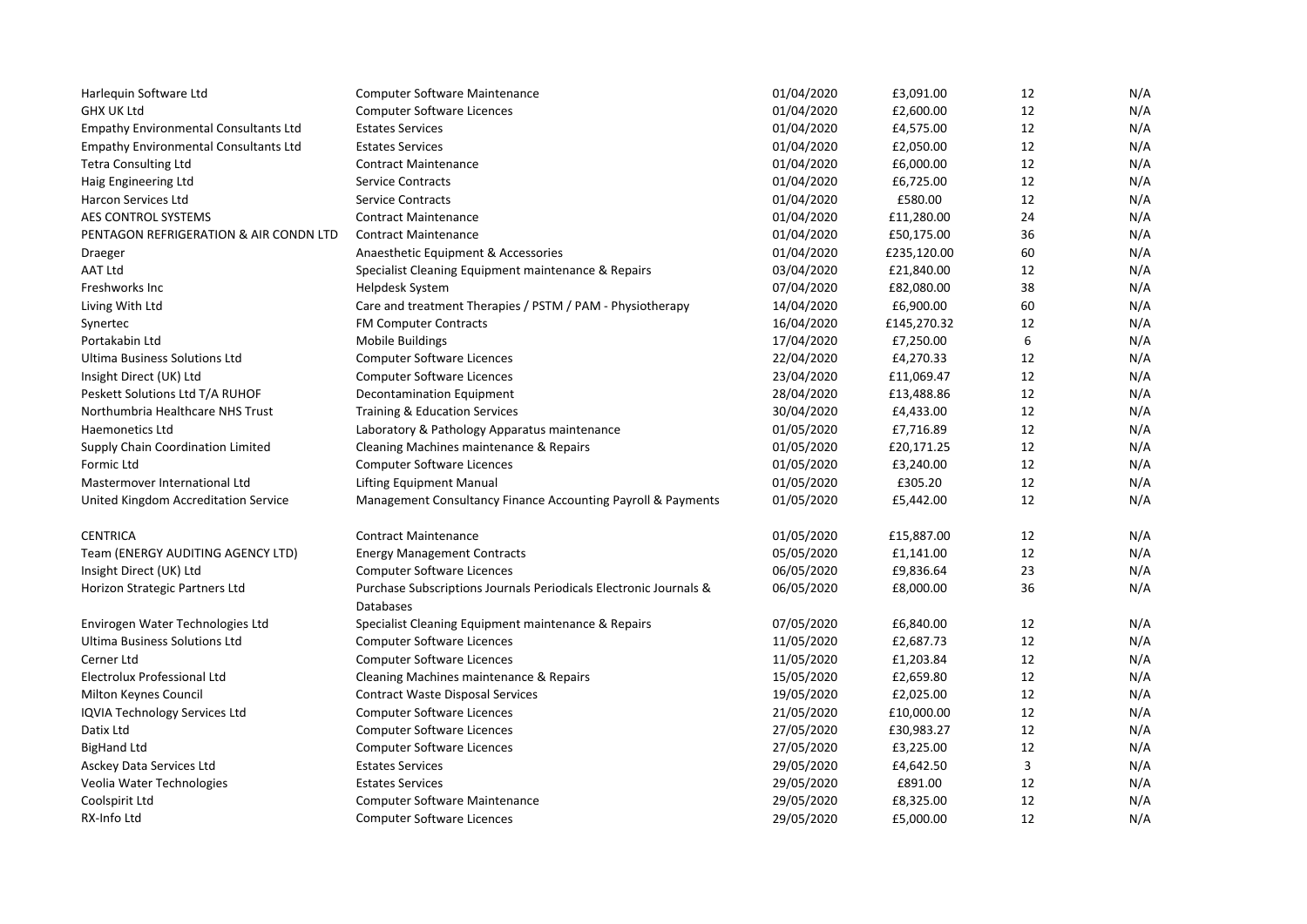| <b>PNL Tools Ltd</b>                    | <b>Computer Software Licences</b>                               | 30/05/2020 | £4,603.67   | 12 | N/A |
|-----------------------------------------|-----------------------------------------------------------------|------------|-------------|----|-----|
| Morgana Systems Ltd                     | Computer Hardware Accessories Printer Multifunctional Printer / | 01/06/2020 | £1,760.00   | 12 | N/A |
|                                         | Copier Maintenance & Repair                                     |            |             |    |     |
| TMS Insight (Data Capture) Ltd          | <b>Computer Software Licences</b>                               | 01/06/2020 | £1,400.00   | 12 | N/A |
| AirisQ                                  | <b>Estate Maintenance</b>                                       | 01/06/2020 | £1,095.00   | 12 | N/A |
| <b>Assured Commissiong Ltd</b>          | <b>Service Contracts</b>                                        | 01/06/2020 | £360.00     | 12 | N/A |
| Supply Chain Coordination Limited       | Medical & Surgical Equipment Repairs                            | 09/06/2020 | £192,501.65 | 12 | N/A |
| Supply Chain Coordination Limited       | Medical & Surgical Equipment Maintenance & cleaning             | 09/06/2020 | £33,684.38  | 12 | N/A |
| Insignia Medical Systems Limited        | <b>FM Computer Contracts</b>                                    | 09/06/2020 | £392,550.00 | 36 | N/A |
| Cool Solution Refrigeration LTD         | <b>Estates Services</b>                                         | 11/06/2020 | £5,406.00   | 12 | N/A |
| Insight Direct (UK) Ltd                 | <b>Computer Software Licences</b>                               | 12/06/2020 | £4,828.00   | 21 | N/A |
| Rotamap Ltd                             | Computer Software Maintenance                                   | 15/06/2020 | £1.00       | 12 | N/A |
| Rotamap Ltd                             | <b>Computer Software Maintenance</b>                            | 15/06/2020 | £1.00       | 12 | N/A |
| Rotamap Ltd                             | Computer Software Maintenance                                   | 15/06/2020 | £1.00       | 12 | N/A |
| Rotamap Ltd                             | <b>Computer Software Maintenance</b>                            | 15/06/2020 | £1.00       | 12 | N/A |
| <b>Phew Design</b>                      | Website Development and Maintenance                             | 17/06/2020 | £13,712.00  | 12 | N/A |
| <b>WSR Medical Solutions (Rothband)</b> | Imaging equipment maintenance                                   | 17/06/2020 | £2,625.00   | 12 | N/A |
| Supply Chain Coordination Limited       | Ophthalmic accessories & Eye Protection                         | 22/06/2020 | £53,520.00  | 24 | N/A |
| <b>CCube Solutions Ltd</b>              | <b>Computer Software Maintenance</b>                            | 24/06/2020 | £48,524.00  | 12 | N/A |
| Air Equipment                           | <b>Estates Services</b>                                         | 29/06/2020 | £3,261.00   | 36 | N/A |
| complete Detection Systems              | <b>Contract Maintenance</b>                                     | 29/06/2020 | £11,318.26  | 12 | N/A |
| Currie & Brown                          | Management Consultancy & Contract Staffing                      | 01/07/2020 | £281,634.00 | 5  | N/A |
| <b>GE Capital Finance Ltd</b>           | Lease of medical & surgical equipment                           | 01/07/2020 | £1,760.00   | 24 | N/A |
| Chilled Web Ltd                         | Website Development and Maintenance                             | 01/07/2020 | £1,798.40   | 12 | N/A |
| BPC (Anglia) Ltd                        | <b>Contract Pest Control Services</b>                           | 01/07/2020 | £4,611.20   | 12 | N/A |
| JAC Computer Services Ltd               | <b>Computer Software Licences</b>                               | 01/07/2020 | £2,110.00   | 46 | N/A |
| CDS LTD                                 | <b>Contract Maintenance</b>                                     | 01/07/2020 | £11,318.26  | 12 | N/A |
| CDS LTD                                 | <b>Contract Maintenance</b>                                     | 01/07/2020 | £2,060.00   | 12 | N/A |
| <b>Burlodge Ltd</b>                     | <b>Catering Equipment Maintenance</b>                           | 03/07/2020 | £574.28     | 6  | N/A |
| <b>Adcock Refrigeration</b>             | <b>Contract Maintenance</b>                                     | 06/07/2020 | £1,089.00   | 12 | N/A |
| NHS Supply Chain                        | Procedure Pack Cardiac Surgery                                  | 17/07/2020 | £30,031.67  | 12 | N/A |
| Socamel UK Ltd                          | <b>Catering Equipment Maintenance</b>                           | 17/07/2020 | £5,910.84   | 6  | N/A |
| <b>CCube Solutions Ltd</b>              | Computer Hardware Accessories Printer Multifunctional Printer / | 20/07/2020 | £17,302.05  | 12 | N/A |
|                                         | Copier Maintenance & Repair                                     |            |             |    |     |
| LABCOLD LTD                             | Laboratory & Pathology Apparatus maintenance                    | 22/07/2020 | £1,465.00   | 12 | N/A |
| <b>HARLOW PRINTING LTD</b>              | <b>Computer Software Licences</b>                               | 23/07/2020 | £8,330.00   | 12 | N/A |
| Health Edge Solutions Ltd               | High Pressure Cleaning Equipment & Accessories                  | 27/07/2020 | £3,198.08   | 12 | N/A |
| KCI                                     | Wound drainage                                                  | 27/07/2020 | £11,178.00  | 12 | N/A |
| <b>MICAD</b>                            | Contracted out Services                                         | 28/07/2020 | £20,400.00  | 12 | N/A |
| Rotamap Ltd                             | <b>Computer Software Specialised Bespoke</b>                    | 29/07/2020 | £33,000.00  | 36 | N/A |
| R&S Landscapes Ltd                      | <b>Contract Maintenance Grounds Gardens Land</b>                | 31/07/2020 | £9,479.52   | 12 | N/A |
| Octapharma Ltd                          | Laboratory & Pathology other consumables                        | 01/08/2020 | £21,000.00  | 12 | N/A |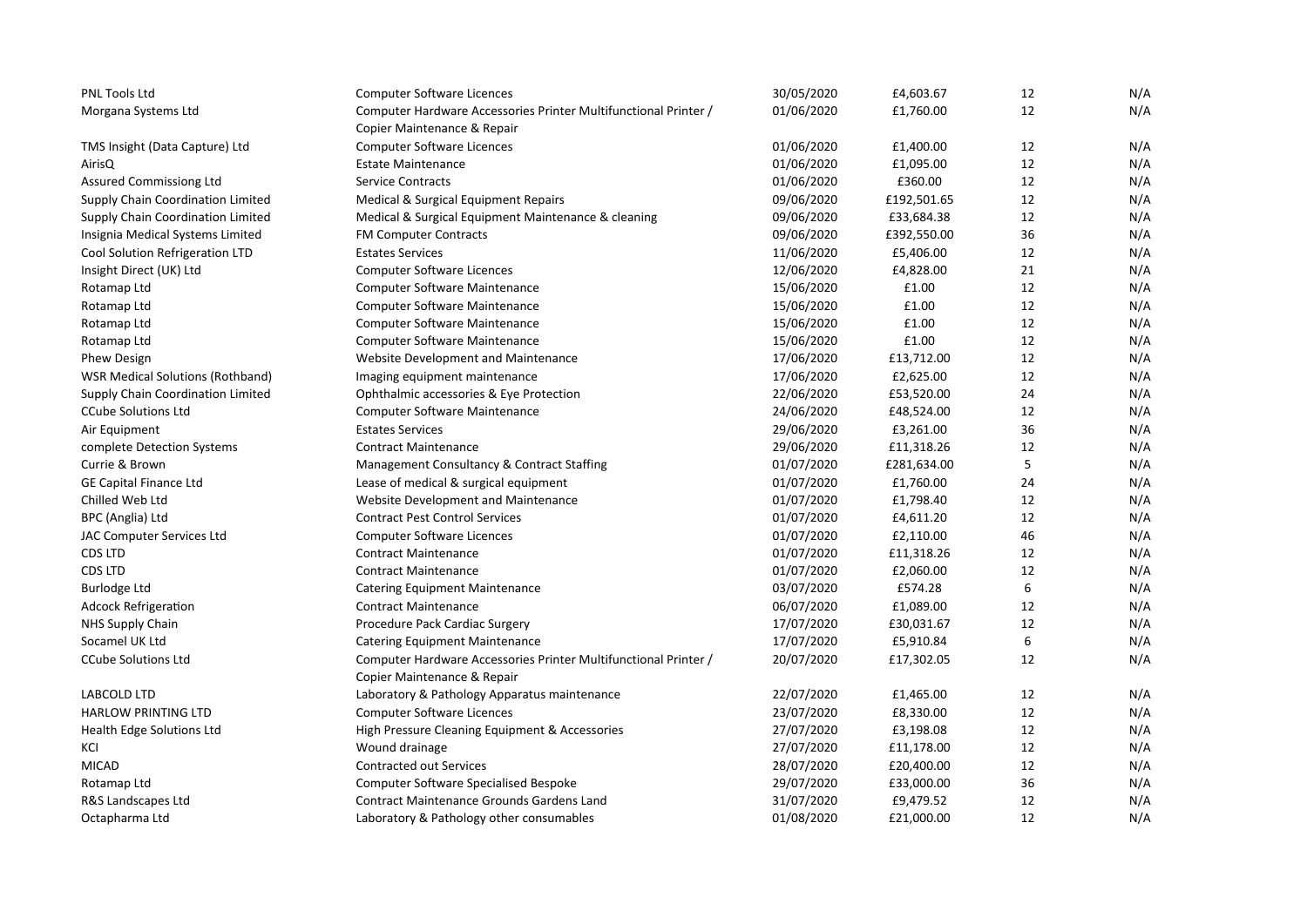| MMM Medical Equipment Ltd                | Specialist Cleaning Equipment maintenance & Repairs             | 01/08/2020 | £71,771.00    | 12 | N/A |
|------------------------------------------|-----------------------------------------------------------------|------------|---------------|----|-----|
| Supply Chain Coordination Limited        | Medical & Surgical Equipment Maintenance & cleaning             | 01/08/2020 | £2,311.35     | 12 | N/A |
| <b>Nestle Health Science</b>             | Dietetic food                                                   | 01/08/2020 | £1.92         | 24 | N/A |
| <b>CIVICA UK LTD</b>                     | Computer Software Maintenance                                   | 05/08/2020 | £5,000.00     | 12 | N/A |
| My Surgery Website Ltd                   | Website Development and Maintenance                             | 05/08/2020 | £435.00       | 12 | N/A |
| Northgate Public Services                | <b>Computer Software Licences</b>                               | 06/08/2020 | £23,830.35    | 12 | N/A |
| Real Asset Management Ltd                | <b>Computer Software Licences</b>                               | 06/08/2020 | £5,432.00     | 12 | N/A |
| Nextgen Interoperability Solutions Ltd   | <b>Computer Software Licences</b>                               | 07/08/2020 | £14,387.62    | 12 | N/A |
| <b>CCube Solutions Ltd</b>               | <b>Computer Software Maintenance</b>                            | 07/08/2020 | £48,524.00    | 12 | N/A |
| NFS Hotel Technology Ltd                 | <b>Computer Software Maintenance</b>                            | 11/08/2020 | £1,800.00     | 12 | N/A |
| Christos Unisex Hair Design Ltd          | Wigs Human Hair Modacrylic synthetic                            | 11/08/2020 | £13,000.00    | 12 | N/A |
| Ultima Business Solutions Ltd            | <b>Computer Software Licences</b>                               | 11/08/2020 | £6,533.33     | 12 | N/A |
| <b>BigHand Ltd</b>                       | <b>Computer Software Licences</b>                               | 11/08/2020 | £3,225.00     | 12 | N/A |
| <b>BOC Ltd</b>                           | General Medical Surgical Equipment Haemofiltration Tracheostomy | 27/08/2020 | £18,835.20    | 24 | N/A |
|                                          | <b>Tubes Medical Pulp Products</b>                              |            |               |    |     |
| <b>Clinisys Solutions Ltd</b>            | <b>Computer Software Licences</b>                               | 01/09/2020 | £69,688.32    | 12 | N/A |
| Fire Technical Services Ltd              | <b>Service Contracts</b>                                        | 01/09/2020 | £14,985.00    | 12 | N/A |
| 3M United Kingdom PLC                    | <b>Computer Software Licences</b>                               | 02/09/2020 | £56,079.88    | 12 | N/A |
| <b>NCC Services Ltd</b>                  | <b>Computer Software Licences</b>                               | 08/09/2020 | £645.00       | 12 | N/A |
| Supply Chain Coordination Limited        | X-Ray equipment                                                 | 18/09/2020 | £36,862.35    | 6  | N/A |
| InHealth Ltd                             | <b>Healthcare Services from Commercial Sector</b>               | 18/09/2020 | £300,000.00   | 24 | N/A |
| <b>Tosoh Bioscience Ltd</b>              | Biochemistry                                                    | 21/09/2020 | £133,000.00   | 60 | N/A |
| <b>Cinos Communications Services Ltd</b> | <b>Computer Software Licences</b>                               | 22/09/2020 | £7,500.00     | 60 | N/A |
| Olympus Keymed                           | <b>Endoscopic Equipment</b>                                     | 23/09/2020 | £140,000.00   | 12 | N/A |
| Asckey Data Services Ltd                 | <b>Estates Services</b>                                         | 25/09/2020 | £7,500.00     | 12 | N/A |
| Elemental Healthcare LTD                 | Laparoscopic consumables                                        | 25/09/2020 | £84,000.00    | 36 | N/A |
| <b>Galliford Try</b>                     | <b>Building &amp; Engineering Services</b>                      | 29/09/2020 | £3,936,745.30 | 12 | N/A |
| NHS Supply Chain (Unisurge)              | Procedure packs - misc                                          | 01/10/2020 | £136,765.24   | 24 | 24  |
| IQVIA Technology Services Ltd            | <b>Computer Software Maintenance</b>                            | 01/10/2020 | £12,250.00    | 14 | N/A |
| Philips Electronics UK Ltd               | Facemask anaesthetic                                            | 13/10/2020 | £210,000.00   | 36 | N/A |
| <b>GHX UK Ltd</b>                        | <b>Computer Software Licences</b>                               | 14/10/2020 | £47,100.00    | 36 | N/A |
| Cyres                                    | Computer Software Maintenance                                   | 14/10/2020 | £960.00       | 12 | N/A |
| Health Edge Solutions Ltd                | Specialist Cleaning Equipment & Accessories                     | 14/10/2020 | £6,886.06     | 10 | N/A |
| <b>CMR Surgical</b>                      | Other Medical & Surgical Equipment Purchases                    | 15/10/2020 | £12.00        | 12 | N/A |
| Plumbing & Gas Solutions Ltd             | <b>Contract Maintenance</b>                                     | 15/10/2020 | £3,150.00     | 12 | N/A |
| Plumbing & Gas Solutions Ltd             | <b>Contract Maintenance</b>                                     | 15/10/2020 | £925.00       | 12 | N/A |
| Nottingham University Hospitals          | <b>Computer Software Licences</b>                               | 16/10/2020 | £3,500.00     | 12 | N/A |
| <b>Clinisys Solutions Ltd</b>            | <b>Computer Software Licences</b>                               | 26/10/2020 | £152,224.34   | 12 | N/A |
| <b>Cutting Edge Surgical Instruments</b> | Repair of Surgical Instruments                                  | 27/10/2020 | £10,000.00    | 12 | N/A |
| Human Tissue Authority                   | Histopathology                                                  | 29/10/2020 | £6,515.00     | 12 | N/A |
| USS Catering & Refrigeration Ltd         | <b>Contract Pest Control Services</b>                           | 01/11/2020 | £2,813.16     | 12 | N/A |
| <b>MICAD</b>                             | <b>Computer Software Licences</b>                               | 01/11/2020 | £4,269.82     | 12 | N/A |
|                                          |                                                                 |            |               |    |     |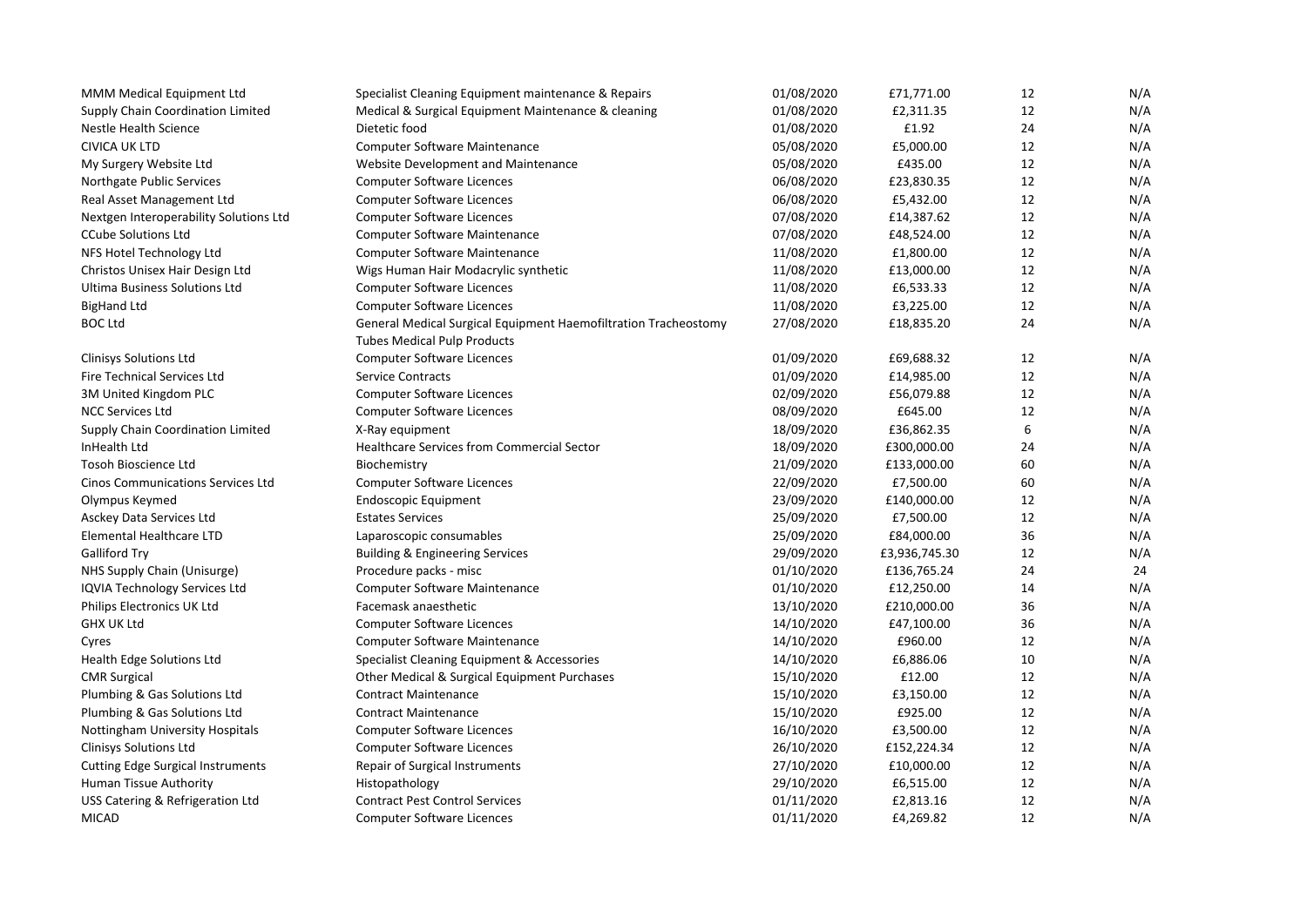| Grifols UK Ltd                     | Human Albumin                                                     | 01/11/2020 | £41,040.00    | 12     | N/A |
|------------------------------------|-------------------------------------------------------------------|------------|---------------|--------|-----|
| <b>NCC Services Ltd</b>            | Computer Software Licences                                        | 13/11/2020 | £645.00       | 12     | N/A |
| <b>CHKS Ltd</b>                    | Data Analysis services                                            | 25/11/2020 | £196,000.00   | 48     | N/A |
| Werfen Ltd                         | Chemicals & Reagents                                              | 30/11/2020 | £324,259.95   | 60     | N/A |
| Health Edge Solutions Ltd          | Computer Software Maintenance                                     | 30/11/2020 | £986.00       | 12     | N/A |
| Medgate UK Ltd                     | Computer Software Maintenance                                     | 30/11/2020 | £7,938.80     | 12     | N/A |
| Werfen Ltd                         | Laboratory & Pathology Apparatus maintenance                      | 30/11/2020 | £36,000.00    | 12     | N/A |
| <b>CCube Solutions Ltd</b>         | Computer Software Maintenance                                     | 30/11/2020 | £5,981.70     | 36     | N/A |
| Envirogen Water Technologies Ltd   | <b>Contract Maintenance</b>                                       | 01/12/2020 | £5,340.00     | 12     | N/A |
| Airtube Technologies Ltd           | <b>Contract Maintenance</b>                                       | 08/12/2020 | £19,407.69    | 36     | N/A |
| <b>Brainlab Limited</b>            | <b>PACS Services</b>                                              | 10/12/2020 | £7,290.00     | 60     | N/A |
| <b>Burlodge Limited</b>            | <b>Catering Equipment Maintenance</b>                             | 10/12/2020 | £287.14       | 6      | N/A |
| De Soutter Medical                 | Surgical Power Tools & accessories                                | 11/12/2020 | £17,379.18    | 12     | N/A |
| <b>Galliford Try</b>               | <b>Building &amp; Engineering Services</b>                        | 22/12/2020 | £2,001,388.00 | 12     | N/A |
| <b>Galliford Try</b>               | <b>Building &amp; Engineering Services</b>                        | 22/12/2020 | £1,231,879.00 | 12     | N/A |
| Ebsco International Inc            | Purchase Subscriptions Journals Periodicals Electronic Journals & | 01/01/2021 | £10,000.00    | 12     | N/A |
|                                    | Databases                                                         |            |               |        |     |
| <b>Emergency Care Gateway</b>      | Desktop Accessories                                               | 01/01/2021 | £171,825.00   | 3      | N/A |
| D-Tech International Ltd           | <b>Computer Software Licences</b>                                 | 01/01/2021 | £670.00       | 12     | N/A |
| D-Tech International Ltd           | <b>Computer Software Licences</b>                                 | 01/01/2021 | £240.00       | 12     | N/A |
| Bemrose Booth Paragon Ltd          | Computer Software Maintenance                                     | 04/01/2021 | £5,670.00     | 12     | N/A |
| UpToDate Inc                       | Purchase Subscriptions Journals Periodicals Electronic Journals & | 05/01/2021 | £34,772.00    | 12     | N/A |
|                                    | Databases                                                         |            |               |        |     |
| <b>Idox Health</b>                 | Computer Software Specialised Bespoke                             | 05/01/2021 | £25,950.00    | 15     | N/A |
| <b>HealthNetConnections Ltd</b>    | <b>Ultrasound Equipment</b>                                       | 15/01/2021 | £7,760.03     | 12     | N/A |
| PortSys UK Ltd                     | <b>Computer Software Licences</b>                                 | 19/01/2021 | £53,373.60    | 36     | N/A |
| IQVIA Technology Services Ltd      | Computer Software Licences                                        | 20/01/2021 | £26,000.00    | 48     | N/A |
| SPIRAX SARCO                       | Building & Engineering Products & Services                        | 23/01/2021 | £700.00       | 12     | N/A |
| Air Equipment                      | <b>Estates Services</b>                                           | 25/01/2021 | £7,494.00     | 36     | N/A |
| The Presentation Solutions Group   | <b>Computer Software Maintenance</b>                              | 25/01/2021 | £1,351.50     | 12     | N/A |
| Vygon                              | Procedure packs - misc                                            | 27/01/2021 | £20,769.84    | 12     | N/A |
| Donorfy Limited                    | Computer Software Maintenance                                     | 01/02/2021 | £1,508.00     | 12     | N/A |
| <b>BOC Ltd</b>                     | Laboratory & Pathology other consumables                          | 01/02/2021 | £13,332.70    | 12     | N/A |
| <b>FULBOURN MEDICAL</b>            | <b>Estates Services</b>                                           | 01/02/2021 | £3,055.00     | 12     | N/A |
| Stericycle (SRCL)                  | Refuse Disposal Clinical                                          | 01/02/2021 | £21,600.00    | 12     | N/A |
| Fresenius Kabi Limited             | <b>Contract Maintenance</b>                                       | 03/02/2021 | £2,721.79     | 12     | N/A |
| Resound Ltd                        | Radio communications                                              | 04/02/2021 | £24,018.00    | 60     | N/A |
| <b>Medical Gas Testing Service</b> | <b>Estates Services</b>                                           | 05/02/2021 | £3,000.00     | $12\,$ | N/A |
| Christiansteven Software Ltd       | <b>Computer Software Licences</b>                                 | 07/02/2021 | £1,392.80     | 12     | N/A |
| Ultima Business Solutions Ltd      | Computer Software Licences                                        | 08/02/2021 | £3,590.00     | 12     | N/A |
| <b>Big Hand Ltd</b>                | <b>Computer Software Licences</b>                                 | 11/02/2021 | £32,184.39    | 12     | N/A |
| <b>HD Clinical Ltd</b>             | <b>Computer Software Maintenance</b>                              | 11/02/2021 | £7,450.00     | 12     | N/A |